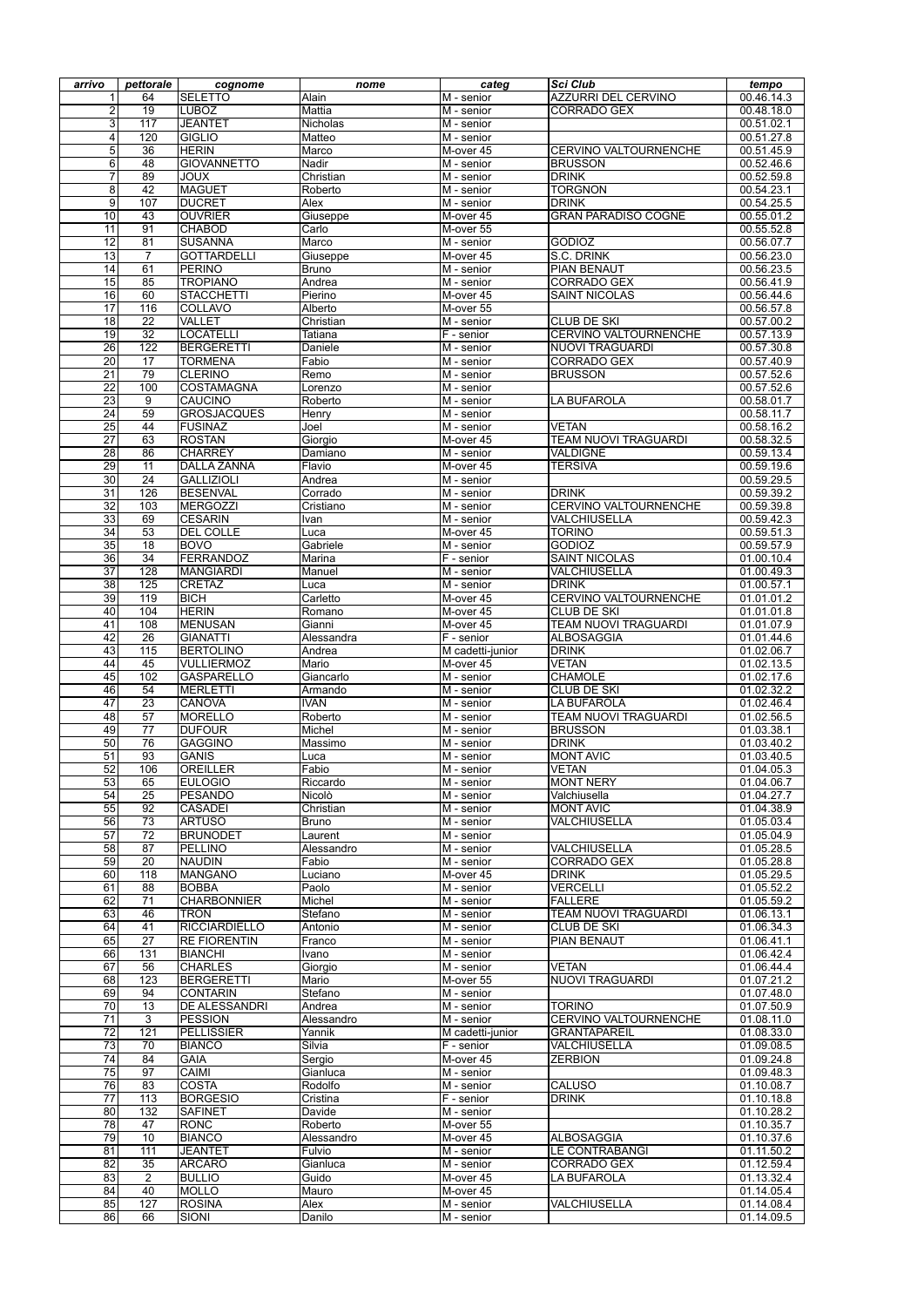| 87              | 98              | <b>TOMELLINI</b>  | Elisa          | $F$ - senior                     | <b>CLUB DE SKI</b>          | 01.14.26.2 |
|-----------------|-----------------|-------------------|----------------|----------------------------------|-----------------------------|------------|
| $\overline{88}$ | 55              | <b>PERIN</b>      | <b>Sara</b>    | $F -$ senior                     | <b>CLUB DE SKI</b>          | 01.15.22.3 |
| 89              | $\overline{75}$ | <b>MENABREAZ</b>  | Sonia          | F - senior                       |                             | 01.16.07.1 |
| 90              | 90              | <b>VITTON MEA</b> | Elisa          | $F -$ senior                     |                             | 01.16.07.5 |
| 91              | 130             | <b>BORLO</b>      | Emerson        | $\overline{\mathsf{M}}$ - senior | <b>BIONAZ</b>               | 01.16.46.3 |
| 92              | 133             | <b>MARTINOD</b>   | Yannik         | $\overline{\mathsf{M}}$ - senior |                             | 01.17.04.5 |
| 93              | 129             | <b>BIONAZ</b>     | Fabrizio       | M - senior                       | <b>BIONAZ</b>               | 01.17.24.4 |
| 94              |                 | <b>ALESSIO</b>    | Gianni         | M-over 45                        | <b>CAI TORINO</b>           | 01.21.10.1 |
| 95              | 30              | <b>PERINI</b>     | Marco          | M - senior                       | MACUGNAGA                   | 01.29.58.4 |
| 96              | 67              | <b>STINGHEL</b>   | Claudia        | $F-over 45$                      |                             | 01.30.16.1 |
| $\overline{97}$ | $\overline{8}$  | <b>CIOCCA</b>     | Marco          | M-over 55                        | <b>CORRADO GEX</b>          | 01.30.19.1 |
| 100             | 62              | <b>MARTINENGO</b> | Paola          | F-over 45                        |                             | 01.30.26.4 |
| 98              | 110             | <b>BOUNOUS</b>    | Franca         | F-over 45                        | <b>TEAM NUOVI TRAGUARDI</b> | 1.30.20.1  |
| 99              | 82              | <b>CUZZOTTI</b>   | <b>Daniele</b> | M-over 45                        | <b>VERCELLI</b>             | 1.30.20.4  |
|                 |                 |                   |                |                                  |                             |            |
|                 |                 |                   |                |                                  |                             |            |
|                 |                 |                   |                |                                  |                             |            |
|                 |                 |                   |                |                                  |                             |            |
|                 |                 |                   |                |                                  |                             |            |
|                 |                 |                   |                |                                  |                             |            |
|                 |                 |                   |                |                                  |                             |            |
|                 |                 |                   |                |                                  |                             |            |
|                 |                 |                   |                |                                  |                             |            |
|                 |                 |                   |                |                                  |                             |            |
|                 |                 |                   |                |                                  |                             |            |
|                 |                 |                   |                |                                  |                             |            |
|                 |                 |                   |                |                                  |                             |            |
|                 |                 |                   |                |                                  |                             |            |
|                 |                 |                   |                |                                  |                             |            |
|                 |                 |                   |                |                                  |                             |            |
|                 |                 |                   |                |                                  |                             |            |